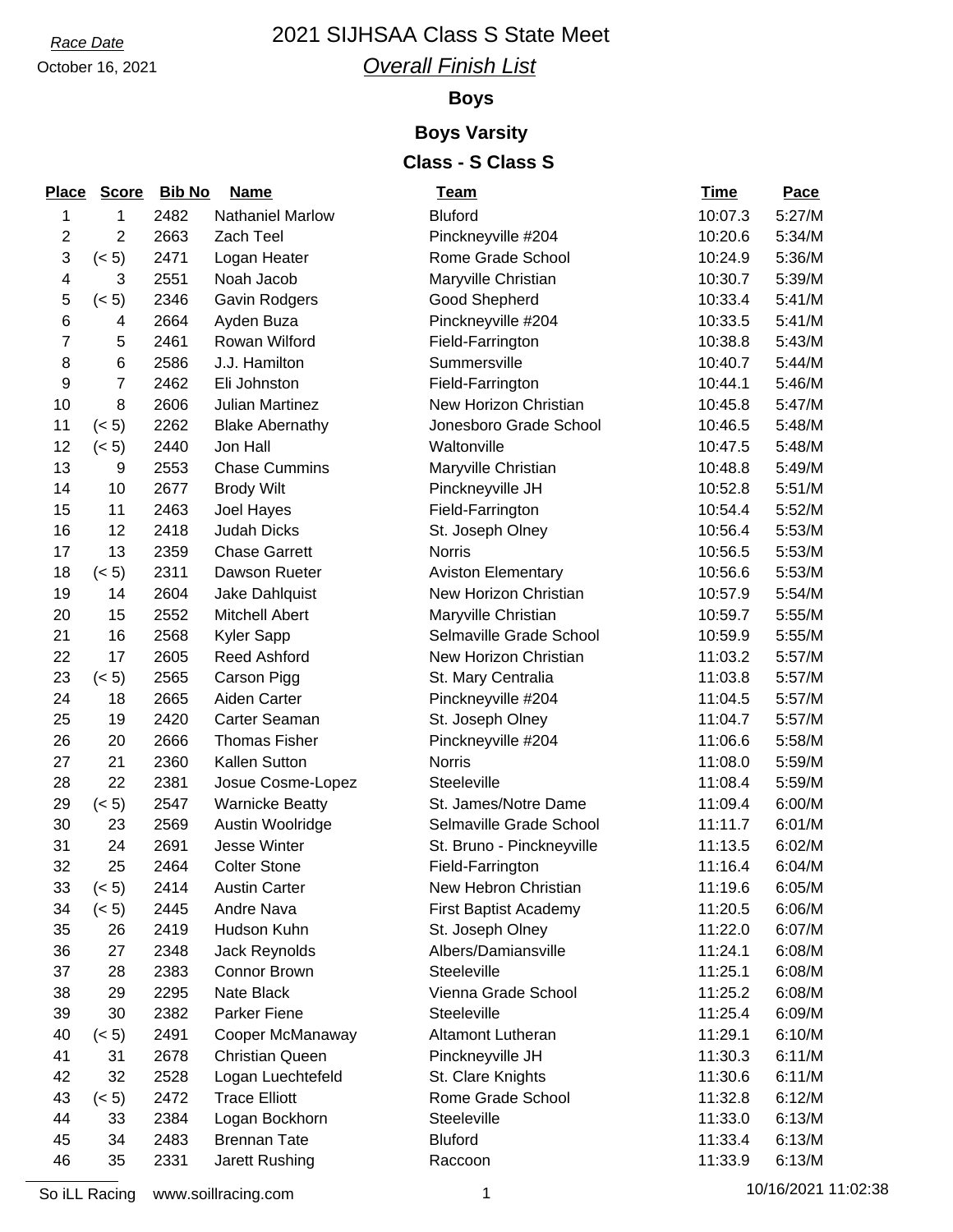October 16, 2021

### *Overall Finish List*

#### **Boys**

# **Boys Varsity**

## **Class - S Class S**

| <u>Place</u> | <b>Score</b> | <b>Bib No</b> | <b>Name</b>              | <u>Team</u>                  | <u>Time</u> | <b>Pace</b> |
|--------------|--------------|---------------|--------------------------|------------------------------|-------------|-------------|
| 47           | 36           | 2324          | Liam Green               | Goreville JH                 | 11:35.0     | 6:14/M      |
| 48           | 37           | 2668          | Jace Buza                | Pinckneyville #204           | 11:35.2     | 6:14/M      |
| 49           | 38           | 2607          | Justus Edson             | New Horizon Christian        | 11:37.2     | 6:15/M      |
| 50           | 39           | 2423          | lan Kocher               | St. Joseph Olney             | 11:38.7     | 6:16/M      |
| 51           | 40           | 2349          | Wyatt Jung               | Albers/Damiansville          | 11:42.4     | 6:18/M      |
| 52           | (< 5)        | 2516          | Adam Jansen              | Immaculate Conception -      | 11:43.4     | 6:18/M      |
| 53           | 41           | 2679          | <b>RJ</b> Degler         | Pinckneyville JH             | 11:44.0     | 6:19/M      |
| 54           | 42           | 2667          | Dylan Keller             | Pinckneyville #204           | 11:44.4     | 6:19/M      |
| 55           | 43           | 2633          | Logan Markus             | Pope County Junior High      | 11:44.6     | 6:19/M      |
| 56           | 44           | 2555          | Owen Woolery             | Maryville Christian          | 11:44.9     | 6:19/M      |
| 57           | 45           | 2493          | Evan Burns               | St. Teresa                   | 11:45.1     | 6:19/M      |
| 58           | 46           | 2494          | Adam Smith               | St. Teresa                   | 11:46.7     | 6:20/M      |
| 59           | 47           | 2333          | Michael Organ            | Raccoon                      | 11:47.8     | 6:21/M      |
| 60           | 48           | 2496          | Robbie Schallert         | St. Teresa                   | 11:48.5     | 6:21/M      |
| 61           | 49           | 2527          | Eric Rybak               | St. Clare Knights            | 11:48.8     | 6:21/M      |
| 62           | (< 5)        | 2379          | <b>Chance Bodine</b>     | North Wamac                  | 11:49.8     | 6:22/M      |
| 63           | 50           | 2680          | Josh Johnson             | Pinckneyville JH             | 11:50.4     | 6:22/M      |
| 64           | (< 5)        | 2563          | Nolan Pryor              | St. Mary Centralia           | 11:50.9     | 6:22/M      |
| 65           | 51           | 2297          | <b>Trey Uhlry</b>        | Vienna Grade School          | 11:51.4     | 6:22/M      |
| 66           | (< 5)        | 2473          | <b>Travin Elliott</b>    | Rome Grade School            | 11:51.9     | 6:23/M      |
| 67           | 52           | 2350          | <b>Brant Horstmann</b>   | Albers/Damiansville          | 11:52.3     | 6:23/M      |
| 68           | 53           | 2332          | Caden Lamb               | Raccoon                      | 11:55.6     | 6:25/M      |
| 69           | 54           | 2587          | Parker Hodge             | Summersville                 | 11:58.0     | 6:26/M      |
| 70           | (< 5)        | 2312          | Caiden Litteken          | <b>Aviston Elementary</b>    | 11:59.4     | 6:27/M      |
| 71           | 55           | 2533          | <b>Jack Driscoll</b>     | St. Clare Knights            | 12:00.0     | 6:27/M      |
| 72           | 56           | 2277          | Nathan Leemon            | Marissa                      | 12:00.3     | 6:27/M      |
| 73           | 57           | 2554          | Drew Kamadulski          | Maryville Christian          | 12:01.5     | 6:28/M      |
| 74           | 58           | 2530          | John Pierre              | St. Clare Knights            | 12:01.9     | 6:28/M      |
| 75           | 59           | 2422          | Ethan McLaughlin         | St. Joseph Olney             | 12:02.8     | 6:29/M      |
| 76           | 60           | 2421          | <b>Graham Patterson</b>  | St. Joseph Olney             | 12:02.9     | 6:29/M      |
| 77           | 61           | 2465          | Kyson Rich               | Field-Farrington             | 12:03.4     | 6:29/M      |
| 78           | 62           | 2608          | Hunter Malekovic         | New Horizon Christian        | 12:05.1     | 6:30/M      |
| 79           | 63           | 2556          | <b>Colten Nazetta</b>    | Maryville Christian          | 12:08.6     | 6:32/M      |
| 80           | 64           | 2484          | Anthony Hanner           | <b>Bluford</b>               | 12:09.3     | 6:32/M      |
| 81           | 65           | 2529          | <b>Bentley Miller</b>    | St. Clare Knights            | 12:09.4     | 6:32/M      |
| 82           | 66           | 2351          | Mason Schroeder          | Albers/Damiansville          | 12:10.1     | 6:33/M      |
| 83           | 67           | 2363          | Carter Jackson           | <b>Norris</b>                | 12:10.7     | 6:33/M      |
| 84           | (< 5)        | 2304          | Mason Meyer              | All Saints Academy           | 12:11.2     | 6:33/M      |
| 85           | 68           | 2280          | Kadin Stewart            | Marissa                      | 12:11.4     | 6:33/M      |
| 86           | 69           | 2570          | <b>Wyatt McCarty</b>     | Selmaville Grade School      | 12:11.8     | 6:33/M      |
| 87           | 70           | 2692          | Miles Doerflein          | St. Bruno - Pinckneyville    | 12:12.0     | 6:34/M      |
| 88           | (< 5)        | 2646          | <b>Brent Toedte</b>      | <b>Willow Grove</b>          | 12:12.1     | 6:34/M      |
| 89           | (< 5)        | 2446          | <b>Uriah Harris</b>      | <b>First Baptist Academy</b> | 12:12.9     | 6:34/M      |
| 90           | 71           | 2353          | <b>Trigg Goestenkors</b> | Albers/Damiansville          | 12:13.0     | 6:34/M      |
| 91           | 72           | 2669          | Case Kellerman           | Pinckneyville #204           | 12:14.2     | 6:35/M      |
| 92           | 73           | 2352          | Landon Schroeder         | Albers/Damiansville          | 12:16.4     | 6:36/M      |

So iLL Racing www.soillracing.com 2 2 10/16/2021 11:02:39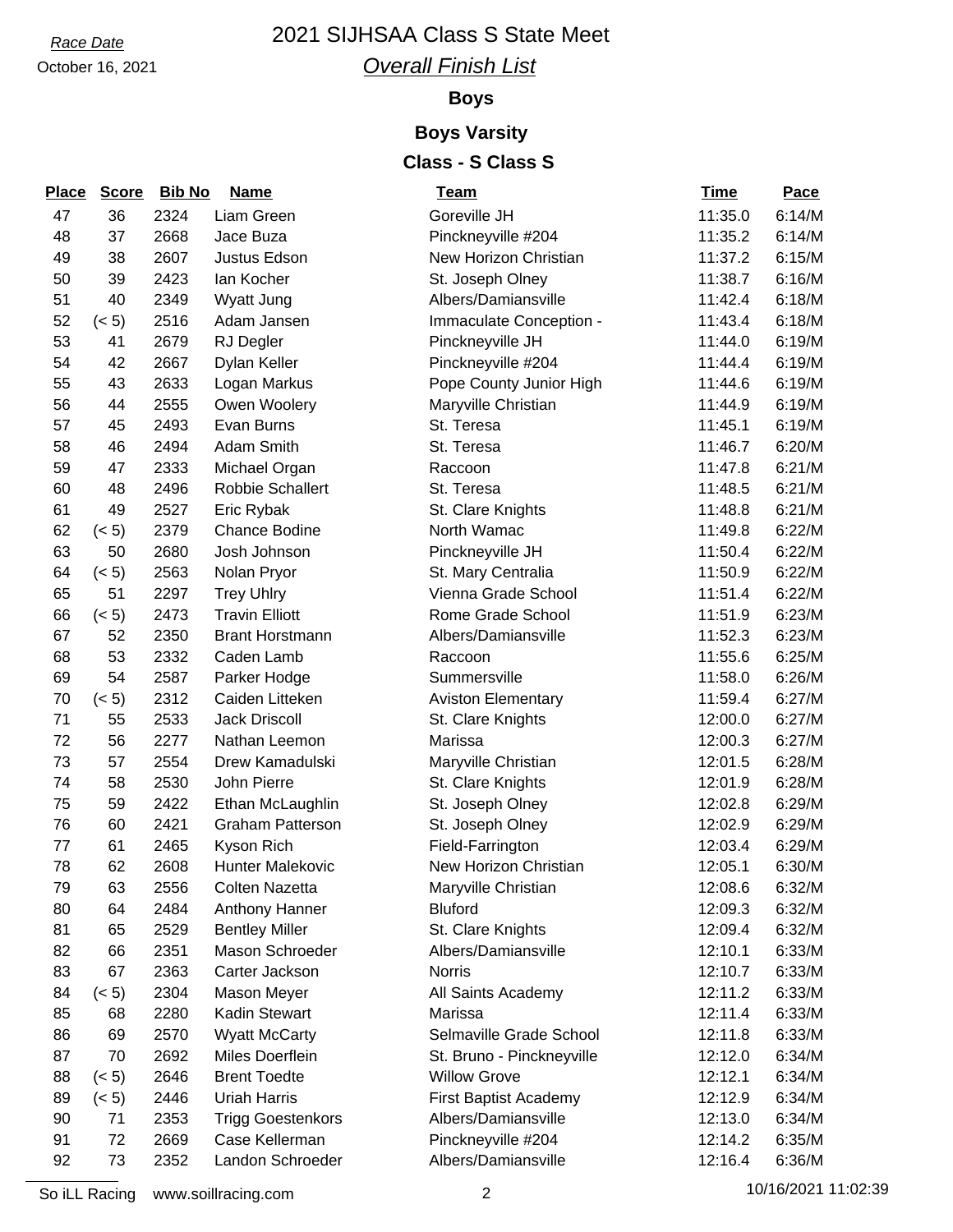October 16, 2021

## *Overall Finish List*

#### **Boys**

## **Boys Varsity**

## **Class - S Class S**

| <b>Place</b> | <b>Score</b> | <b>Bib No</b> | <b>Name</b>             | <u>Team</u>                   | Time    | Pace   |
|--------------|--------------|---------------|-------------------------|-------------------------------|---------|--------|
| 93           | 74           | 2385          | <b>Brady Bowlin</b>     | Steeleville                   | 12:17.6 | 6:37/M |
| 94           | 75           | 2296          | Noah Kennedy            | Vienna Grade School           | 12:19.2 | 6:37/M |
| 95           | 76           | 2693          | James Epplin            | St. Bruno - Pinckneyville     | 12:19.3 | 6:38/M |
| 96           | 77           | 2557          | <b>Silas Swick</b>      | Maryville Christian           | 12:20.4 | 6:38/M |
| 97           | 78           | 2495          | <b>Alex Schallert</b>   | St. Teresa                    | 12:20.9 | 6:38/M |
| 98           | (< 5)        | 2701          | Roman Rojek             | Tamaroa                       | 12:23.8 | 6:40/M |
| 99           | (< 5)        | 2407          | Max Epplin              | St. Andrew                    | 12:24.0 | 6:40/M |
| 100          | 79           | 2279          | <b>Marshall Prest</b>   | Marissa                       | 12:25.3 | 6:41/M |
| 101          | 80           | 2347          | <b>Brock Schulte</b>    | Albers/Damiansville           | 12:26.1 | 6:41/M |
| 102          | 81           | 2362          | Jaden Healy             | <b>Norris</b>                 | 12:26.1 | 6:41/M |
| 103          | 82           | 2424          | Owen Kocher             | St. Joseph Olney              | 12:26.6 | 6:41/M |
| 104          | (< 5)        | 2647          | <b>Trey Sloat</b>       | <b>Central City School</b>    | 12:26.8 | 6:42/M |
| 105          | 83           | 2278          | <b>Ky Portz</b>         | Marissa                       | 12:27.1 | 6:42/M |
| 106          | 84           | 2387          | Kolton Welty            | Steeleville                   | 12:28.2 | 6:42/M |
| 107          | (< 5)        | 2548          | Ben Henry               | Adam's                        | 12:30.5 | 6:44/M |
| 108          | (< 5)        | 2447          | Laiken Beck             | <b>First Baptist Academy</b>  | 12:32.3 | 6:44/M |
| 109          | 85           | 2485          | <b>Bryden Dalby</b>     | <b>Bluford</b>                | 12:32.8 | 6:45/M |
| 110          | 86           | 2506          | James Walker            | Wayne City Junior High        | 12:33.1 | 6:45/M |
| 111          | 87           | 2571          | <b>Gavin Harper</b>     | Selmaville Grade School       | 12:33.9 | 6:45/M |
| 112          | (< 5)        | 2271          | Colby Kincheloe         | Ss. Peter & Paul              | 12:34.0 | 6:45/M |
| 113          | 88           | 2531          | John Kampwerth          | St. Clare Knights             | 12:34.2 | 6:45/M |
| 114          | 89           | 2590          | Dean Sheff              | Summersville                  | 12:35.1 | 6:46/M |
| 115          | 90           | 2509          | John Talbert            | Wayne City Junior High        | 12:35.1 | 6:46/M |
| 116          | 91           | 2507          | Cash Greenwalt          | Wayne City Junior High        | 12:36.0 | 6:46/M |
| 117          | 92           | 2498          | Noah Hamilton           | St. Teresa                    | 12:36.9 | 6:47/M |
| 118          | (< 5)        | 2549          | Cooper Carr             | Adam's                        | 12:37.7 | 6:47/M |
| 119          | 93           | 2325          | Colson Bocook           | Goreville JH                  | 12:38.6 | 6:48/M |
| 120          | (< 5)        | 2707          | Alex Feltman            | Ashley                        | 12:39.2 | 6:48/M |
| 121          | 94           | 2532          | Caleb White             | St. Clare Knights             | 12:40.6 | 6:49/M |
| 122          | 95           | 2609          | Lane Phoenix            | New Horizon Christian         | 12:40.7 | 6:49/M |
| 123          | 96           | 2497          | Max Blandina            | St. Teresa                    | 12:41.1 | 6:49/M |
| 124          | (< 5)        | 2450          | <b>Braden Nash</b>      | St. Mary's                    | 12:42.5 | 6:50/M |
| 125          | (< 5)        | 2441          | <b>Jaxton Dees</b>      | Waltonville                   | 12:43.2 | 6:50/M |
| 126          | (< 5)        | 2341          | <b>Cooper Givens</b>    | <b>Gallatin County School</b> | 12:43.3 | 6:50/M |
| 127          | (< 5)        | 2442          | Cabrien Cobb            | Waltonville                   | 12:43.7 | 6:51/M |
| 128          | 97           | 2300          | Ashton Eddington        | Vienna Grade School           | 12:44.4 | 6:51/M |
| 129          | 98           | 2574          | Rafe James              | Selmaville Grade School       | 12:45.2 | 6:51/M |
| 130          | 99           | 2682          | Jonathan Kuhnert        | Pinckneyville JH              | 12:46.1 | 6:52/M |
| 131          | 100          | 2499          | Mason Lauf              | St. Teresa                    | 12:46.3 | 6:52/M |
| 132          | 101          | 2572          | Cole Rau                | Selmaville Grade School       | 12:47.2 | 6:53/M |
| 133          | 102          | 2338          | <b>Tyler Carruthers</b> | Raccoon                       | 12:48.0 | 6:53/M |
| 134          | 103          | 2589          | Owen Jaeger             | Summersville                  | 12:48.0 | 6:53/M |
| 135          | 104          | 2486          | Zaydun Withrow          | <b>Bluford</b>                | 12:48.4 | 6:53/M |
| 136          | 105          | 2508          | Jaxson Slover           | Wayne City Junior High        | 12:49.8 | 6:54/M |
| 137          | 106          | 2488          | James Gentry            | <b>Bluford</b>                | 12:50.3 | 6:54/M |
| 138          | 107          | 2610          | Jai Edson               | New Horizon Christian         | 12:51.5 | 6:55/M |

So iLL Racing www.soillracing.com 3 3 3 10/16/2021 11:02:39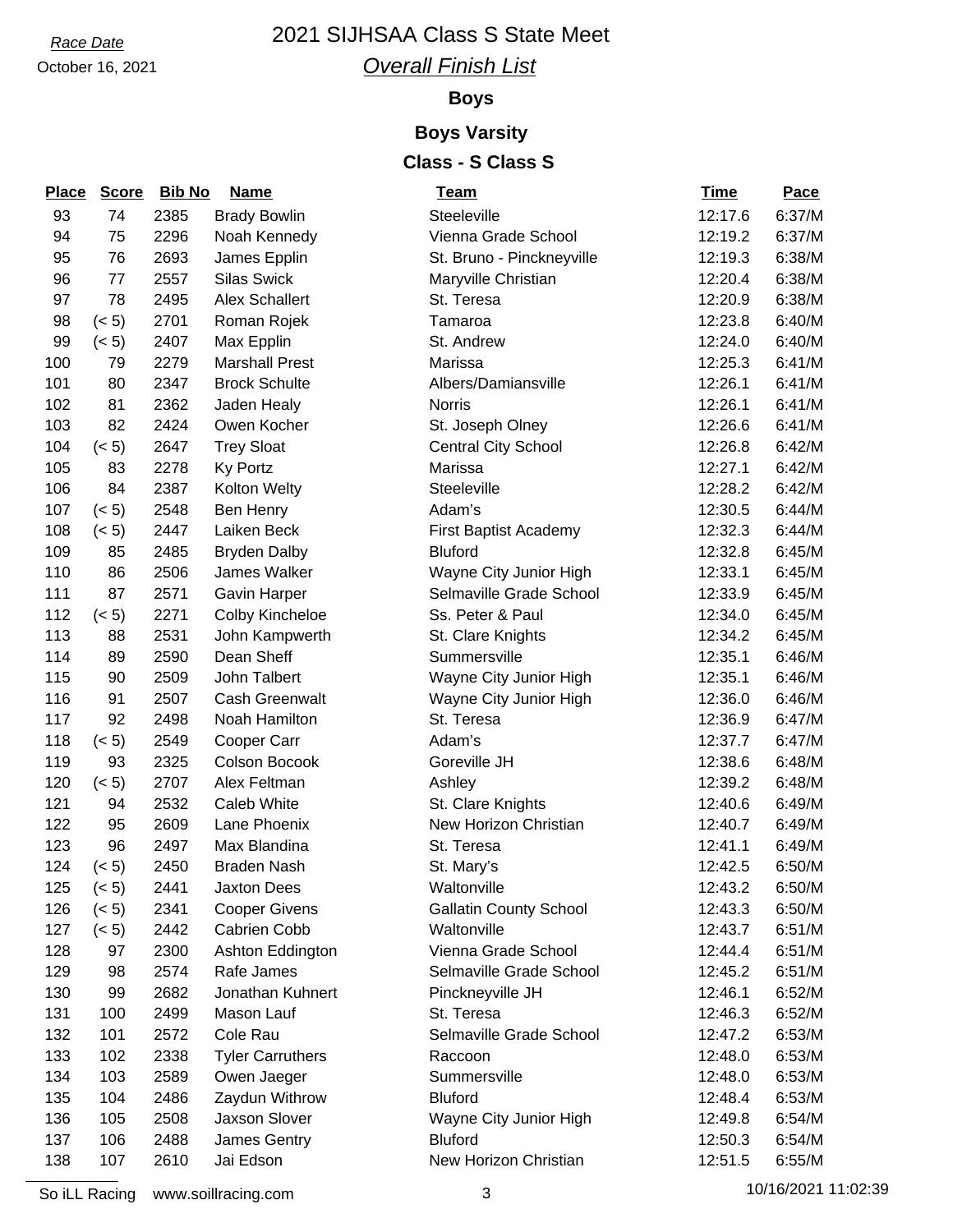October 16, 2021

## *Overall Finish List*

#### **Boys**

### **Boys Varsity Class - S Class S**

| <b>Place</b> | <b>Score</b> | <b>Bib No</b> | <b>Name</b>            | <u>Team</u>                   | <b>Time</b> | <b>Pace</b> |
|--------------|--------------|---------------|------------------------|-------------------------------|-------------|-------------|
| 139          | (< 5)        | 2438          | Deacon Naas            | Spring Garden                 | 12:51.7     | 6:55/M      |
| 140          | (< 5)        | 2658          | Eliot Summers-Moya     | <b>OLMC</b>                   | 12:52.8     | 6:56/M      |
| 141          | 108          | 2361          | Greyson Goebel         | <b>Norris</b>                 | 12:52.9     | 6:56/M      |
| 142          | 109          | 2573          | <b>Riley Tate</b>      | Selmaville Grade School       | 12:54.7     | 6:57/M      |
| 143          | 110          | 2386          | Gavin Fiene            | Steeleville                   | 12:55.5     | 6:57/M      |
| 144          | 111          | 2335          | <b>Cole Beard</b>      | Raccoon                       | 12:56.0     | 6:57/M      |
| 145          | (< 5)        | 2400          | <b>Ryland Houchin</b>  | Allendale/St. Mary's          | 12:57.3     | 6:58/M      |
| 146          | (< 5)        | 2313          | Keegan Kohlbrecher     | <b>Aviston Elementary</b>     | 12:57.7     | 6:58/M      |
| 147          | 112          | 2298          | <b>Hayden Smothers</b> | Vienna Grade School           | 12:58.2     | 6:58/M      |
| 148          | (< 5)        | 2659          | Ben Haryono            | <b>OLMC</b>                   | 12:59.1     | 6:59/M      |
| 149          | (< 5)        | 2309          | <b>Bryce Hettinger</b> | Cypress-Buncombe              | 12:59.1     | 6:59/M      |
| 150          | (< 5)        | 2305          | Liam Weh               | All Saints Academy            | 12:59.9     | 6:59/M      |
| 151          | (< 5)        | 2564          | Cooper Green           | St. Mary Centralia            | 13:00.0     | 6:59/M      |
| 152          | 113          | 2681          | Jacob Heisner          | Pinckneyville JH              | 13:00.1     | 6:59/M      |
| 153          | 114          | 2364          | Cooper Fuqua           | <b>Norris</b>                 | 13:02.5     | 7:01/M      |
| 154          | (< 5)        | 2660          | <b>Tripp Fletcher</b>  | <b>Christopher Elementary</b> | 13:05.5     | 7:02/M      |
| 155          | (< 5)        | 2310          | Ryan Casey             | Cypress-Buncombe              | 13:07.2     | 7:03/M      |
| 156          | 115          | 2588          | <b>Brantley Tate</b>   | Summersville                  | 13:07.5     | 7:03/M      |
| 157          | 116          | 2327          | <b>Braden Compton</b>  | Goreville JH                  | 13:10.0     | 7:05/M      |
| 158          | 117          | 2466          | Ethan Karch            | Field-Farrington              | 13:13.8     | 7:07/M      |
| 159          | 118          | 2510          | Liam Minor             | Wayne City Junior High        | 13:20.4     | 7:10/M      |
| 160          | 119          | 2365          | <b>Rylan Ramsey</b>    | <b>Norris</b>                 | 13:20.9     | 7:11/M      |
| 161          | (< 5)        | 2702          | Ayler Keller           | Tamaroa                       | 13:21.8     | 7:11/M      |
| 162          | (< 5)        | 2657          | Andrew Johnson         | <b>OLMC</b>                   | 13:23.0     | 7:12/M      |
| 163          | 120          | 2683          | Alec Forbes            | Pinckneyville JH              | 13:24.4     | 7:12/M      |
| 164          | (< 5)        | 2413          | Ian Lienschmitt        | Grayville                     | 13:29.1     | 7:15/M      |
| 165          | (< 5)        | 2415          | <b>Hutch Meese</b>     | New Hebron Christian          | 13:29.7     | 7:15/M      |
| 166          | (< 5)        | 2343          | <b>Rugar Miller</b>    | <b>Gallatin County School</b> | 13:32.2     | 7:17/M      |
| 167          | 121          | 2695          | Josh Gale              | St. Bruno - Pinckneyville     | 13:34.3     | 7:18/M      |
| 168          | 122          | 2591          | <b>Ryder Rhoades</b>   | Summersville                  | 13:36.5     | 7:19/M      |
| 169          | (< 5)        | 2342          | <b>Elliot Page</b>     | <b>Gallatin County School</b> | 13:41.2     | 7:22/M      |
| 170          | 123          | 2634          | Abram Hungate          | Pope County Junior High       | 13:49.2     | 7:26/M      |
| 171          | 124          | 2281          | <b>Elliot Baker</b>    | Marissa                       | 13:51.8     | 7:27/M      |
| 172          | 125          | 2328          | Zander Morgan          | Goreville JH                  | 13:52.3     | 7:28/M      |
| 173          | 126          | 2487          | Jacob Marlow           | <b>Bluford</b>                | 13:56.4     | 7:30/M      |
| 174          | 127          | 2511          | Eli Gardner            | Wayne City Junior High        | 14:06.0     | 7:35/M      |
| 175          | 128          | 2467          | Atley Flanagan         | Field-Farrington              | 14:06.5     | 7:35/M      |
| 176          | 129          | 2635          | Remi Barnhill          | Pope County Junior High       | 14:07.0     | 7:35/M      |
| 177          | 130          | 2299          | Brayden Morehead       | Vienna Grade School           | 14:11.5     | 7:38/M      |
| 178          | (< 5)        | 2308          | <b>Travis Samuels</b>  | Cypress-Buncombe              | 14:12.4     | 7:38/M      |
| 179          | 131          | 2337          | Gabe Moffett           | Raccoon                       | 14:19.6     | 7:42/M      |
| 180          | 132          | 2636          | <b>Bryson Steele</b>   | Pope County Junior High       | 14:28.4     | 7:47/M      |
| 181          | 133          | 2592          | Haydyn Johnson         | Summersville                  | 14:38.3     | 7:52/M      |
| 182          | 134          | 2696          | Owen May               | St. Bruno - Pinckneyville     | 14:38.5     | 7:52/M      |
| 183          | 135          | 2329          | Corbin Mulholland      | Goreville JH                  | 15:03.7     | 8:06/M      |
| 184          | 136          | 2512          | Clayton Borton         | Wayne City Junior High        | 15:07.7     | 8:08/M      |

So iLL Racing www.soillracing.com 4 10/16/2021 11:02:39